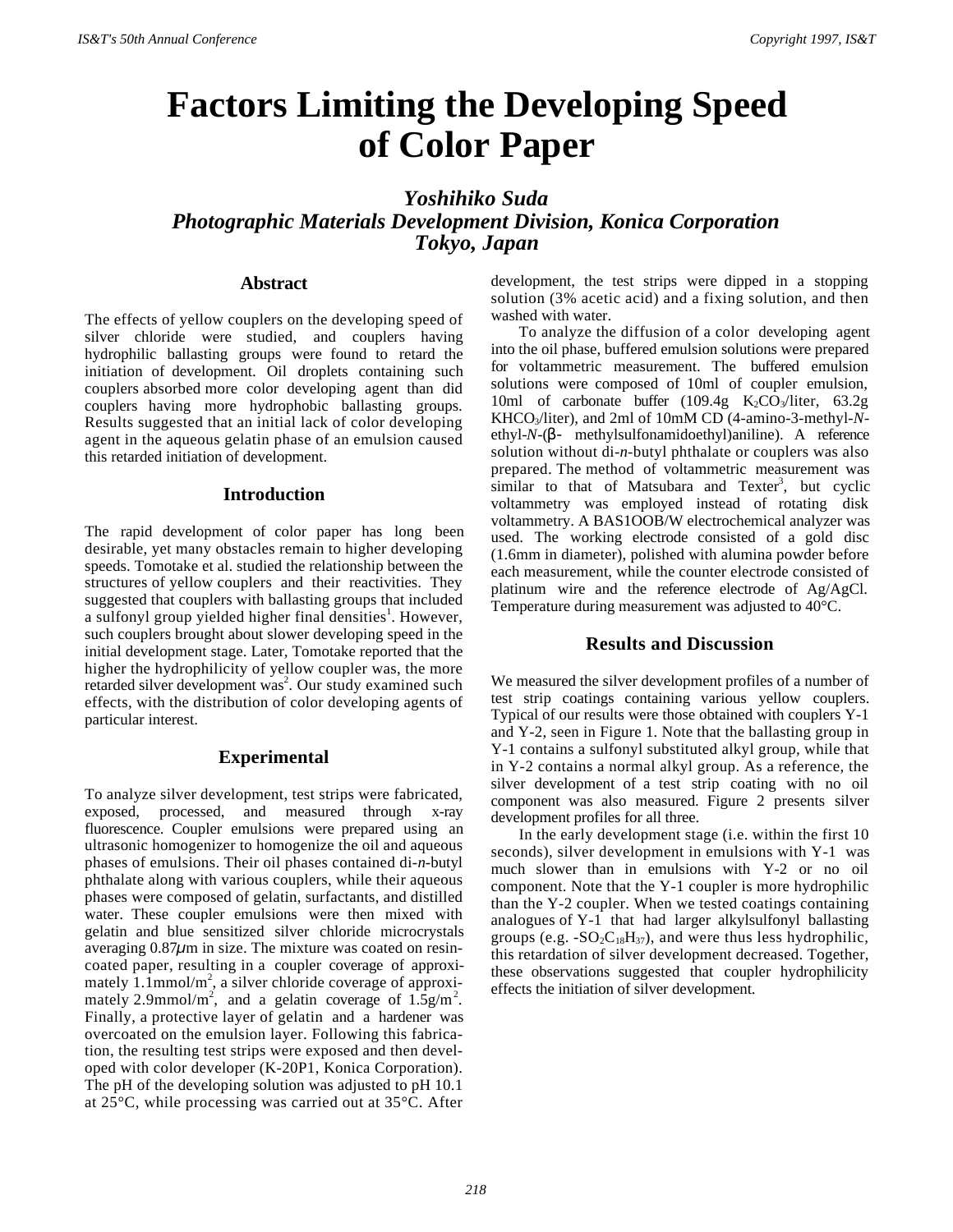

*Figure 1. Yellow coupler structures*



*Figure 2. Silver development retarded and accelerated by couplers*

The measurements in Figure 2 show that after a small amount of silver (approximately  $0.2$ mmol/m<sup>2</sup>) was developed, the speed of silver development accelerated in both coupler emulsions. From this point onward, the developing speeds of the two coupler emulsions were approximately the same, though, because of the retarded initial development in the Y-1 emulsion, development in the Y-1 emulsion lagged behind that of the Y-2 emulsion by about 5 seconds. Because the chromogenic reaction in color paper that follows such redox reaction is faster than the redox reaction, the initial delay in development observed in the Y-1 emulsion is a serious obstacle to rapid processing.

The mechanism of this initial delay in development can be explained by interpreting cyclic voltammograms of CD in buffered emulsion solutions, as seen in Figure 3. Note that the oxidation peak current of CD decreased with the addition of coupler emulsions. It can be assumed that only those CD molecules dissolving in the aqueous phase were able to be oxidized. Since no substantial change of diffusion coefficient or of viscosity due to the addition of couplers would be likely under our experimental conditions, the decrease of the oxidation peak current was assumed to result from a decrease in the CD concentration in the aqueous

phase due to the diffusion of CD into the oil phase. Under this interpretation, Figure 3 indicates that the Y-1 oil phase contained a greater amount of CD than did the Y-2 oil phase.



*Figure 3. Cyclic voltammograms of CD in buffered emulsion solutions*

**Table 1. Voltammetric data and distribution coefficients of CD in buffered emulsions**

| Coupler | Cyclic voltammogram<br>peak current $(\mu A)$ | Distribution<br>coefficient |
|---------|-----------------------------------------------|-----------------------------|
| no oil  | 5.03                                          |                             |
| $Y-1$   | 2.87                                          | 23.0                        |
| $Y-2$   | 3.95                                          | 10.7                        |

We calculated the CD concentrations in the aqueous and oil phases, based on the volume of the oil phase being about 3%. We found, as Table 1 indicates by way of the distribution coefficients between the oil and aqueous phases, that large amounts of CD were diffused into the oil droplets. Texter et al. reported that the distribution coefficient of CD between di-*n*-butyl phthalate and the aqueous gelatin phase was about 9.0  $\frac{4}{1}$ . Our own results indicated that larger amounts were diffused into the oil phase when couplers were added.

This suggests the following mechanism. In the initial stage of development, CD diffuses from the developing solution into the aqueous gelatin layer. Based on the measured diffusion coefficient of CD in a gelatin layer being approximately  $1x10^{-6}$ cm<sup>2</sup>/sec, we calculated that it takes 5-10 seconds to reach equilibrium concentration in gelatin layers of the thickness of our test strips. During this initial period of development, developing speed is determined by the concentration of CD in the aqueous gelatin phase. That concentration, in turn, is affected by the amount of CD that must be diffused into the oil droplets; the greater the amount that must be diffused into the oil droplets, the longer it takes for the concentration of CD in the aqueous phase to reach equilibrium, and the greater the retardation of silver development. Since the Y-1 oil droplets absorbed more CD